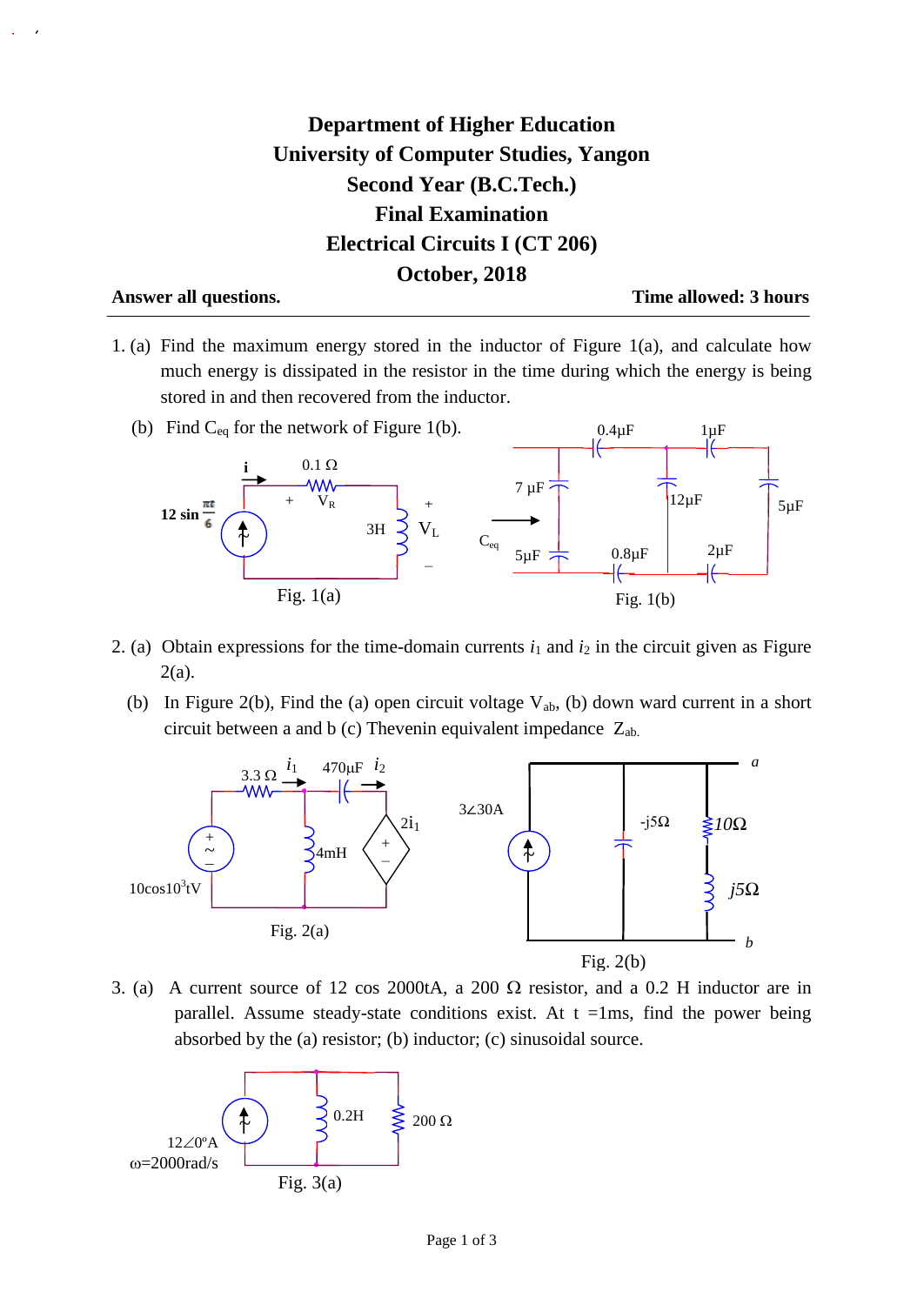(b) Find the average power absorbed by each of the three passive elements in Figure 3(b), as well as the average power supplied by each source.



4(a) Analyze the system shown in Figure 4(a) and determine the power delivered to each of the three loads.



 (b) For the circuit of Figure 4 (b), find the indicated currents and voltages throughout the circuit and calculate the total power dissipated in the load.



5. (a) Write a correct set of equations for the circuit of figure 5(a).